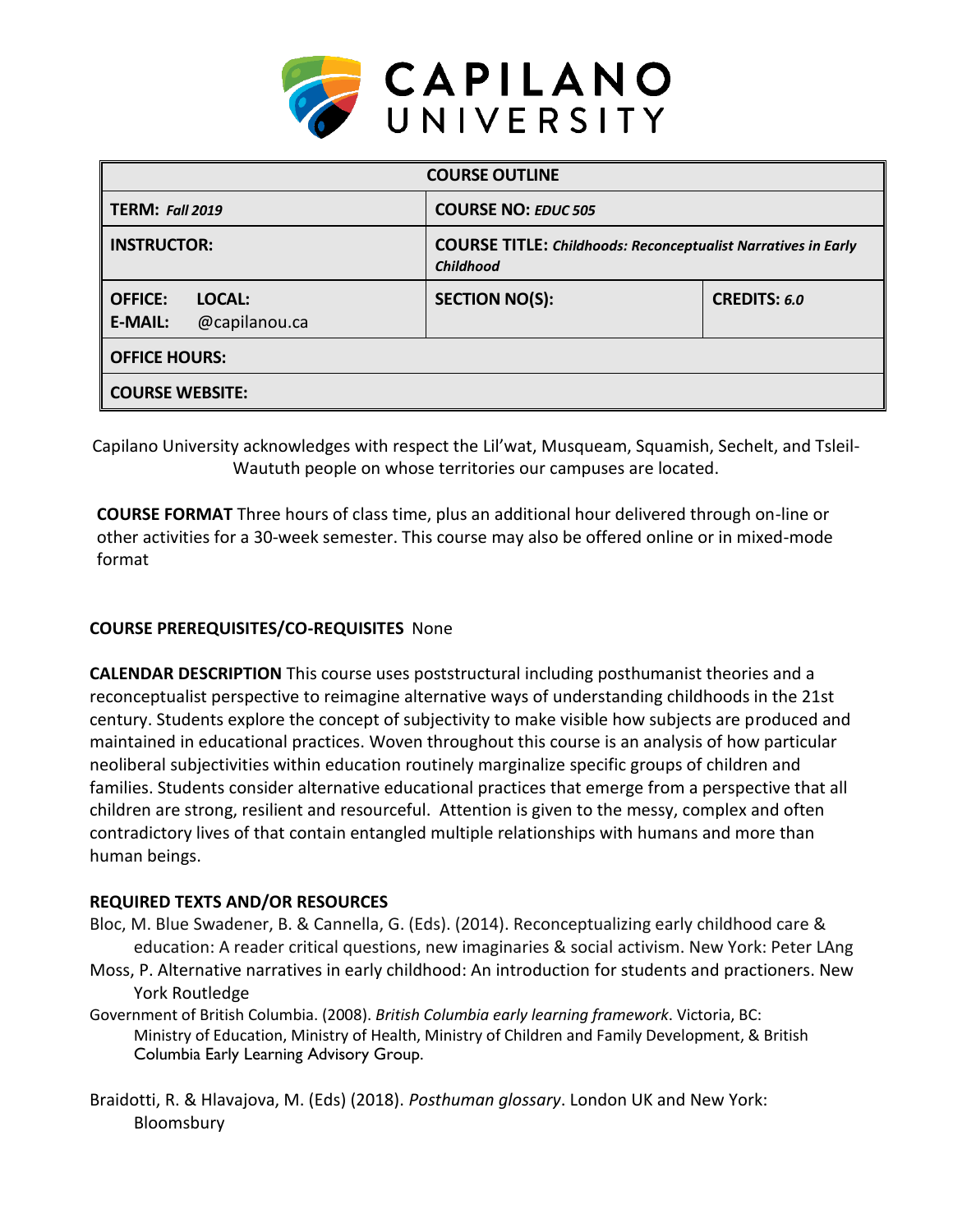- Haraway. D. J. 2016). *Staying with the trouble: making kin in the Chthulucene.* Durham and London: Duke University Press.
- Heckman, S. (2010). *The material of knowledge: feminist disclosures.* Bloomington and Indianapolis: Indiana University Press.
- Hodgins, D. (Ed) (2019). *Feminist research for 21st Century Childhoods: Common worlds methods.* New York: Bloomsbury
- Moss, P. (2019). *Alternative narratives in early childhood: an introduction for students and practitioners.* New York: Routledge.
- Pacini-Ketchabaw, V. & Taylor, A. (Eds) (2015). *Unsettling the colonial places and spaces of early childhood education*. New York: Routledge.
- St. Pierre, E. A. & Pillow, W. S. (Eds). (2000). *Working the ruins: feminist poststructural theory and methods in education*. New York: Routledge
- Taylor. C. A. & Hughes, C. (Eds) (2016). *Posthuman research practices in education*. London: Palgrave Macmillan
- Tuck, E. & McKenzie, M. (Eds). (2015). *Place in research: theory, methodology, and methods.* New York: Routledge.
- Tuhiwai Smith, L., Tuck, E. & Yang, K. W. (Eds). (2019). *Indigenous and decolonizing studies in education: mapping the long view*. New York: Routledge.
- Youngblood Jackson, A. & Mazzei, L. (Eds) (2012). *Thinking with Theory in Qualitative Research: Viewing Data Across Multiple Perspectives*. New York: Routledge.

# **COURSE STUDENT LEARNING OUTCOMES**

# **On successful completion of this course, students will be able to do the following:**

- Use poststructural theories to reimagine alternative narratives of childhood to engage in reconceptualist pedagogical practices that reflect the BC ELF
- Engage with posthumanist theories to reimagine alternative narratives of childhood to engage in reconceptualist pedagogical practices that reflect the BC ELF
- Articulate how neoliberalism has produced particular subjectivities within the educational context that maintains social inequities
- Connect the student's own geopolitical position and history to her/his own educational practices
- Use poststructural and posthumanist theories to ask alternative questions of current pedagogical practices in order to reimagine more equitable and ethical practices.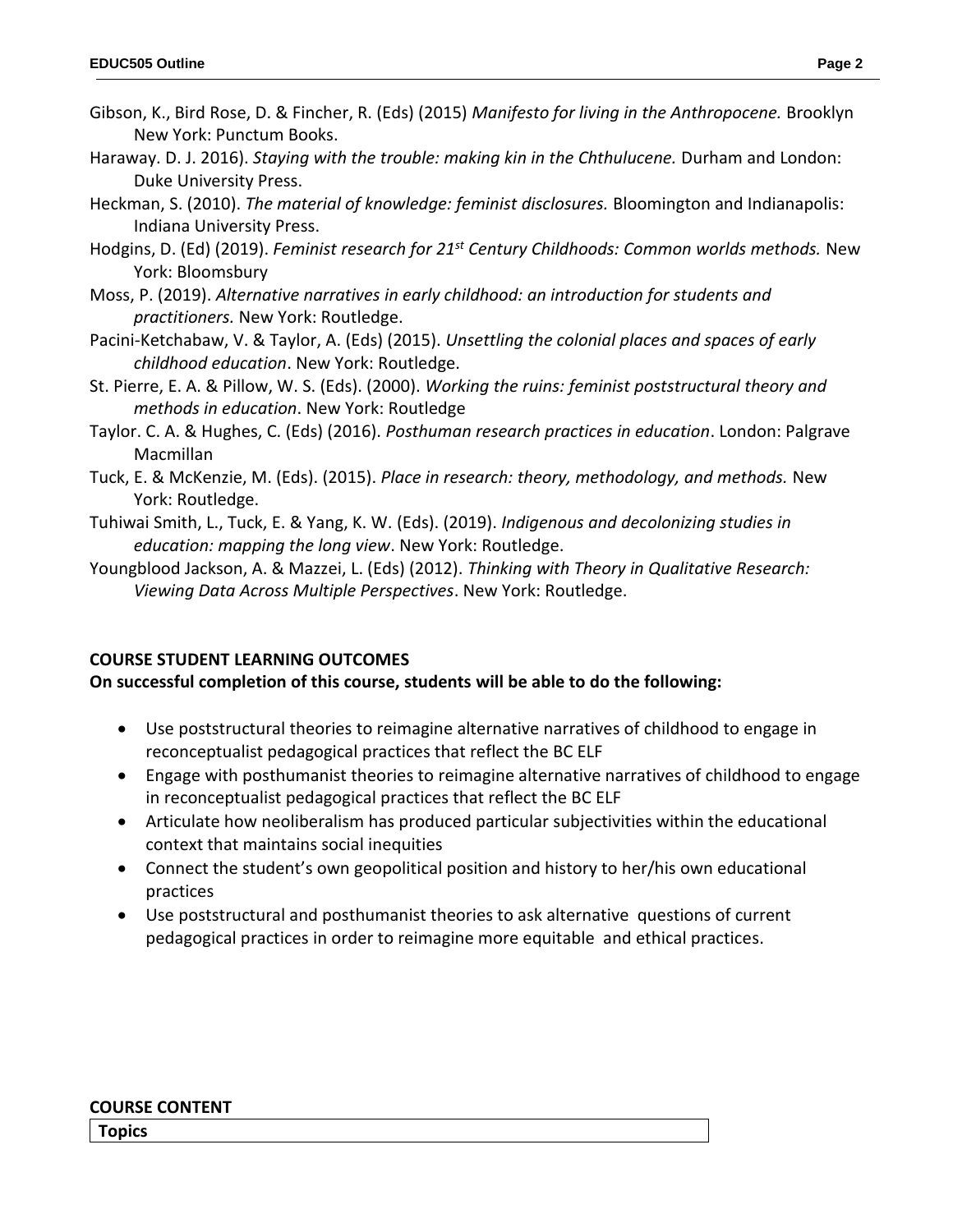| The Reconceptualist Movement in Early Childhood $-$ an overview                 |  |  |  |  |
|---------------------------------------------------------------------------------|--|--|--|--|
| The Reconceptualist Movement in Early Childhood – research                      |  |  |  |  |
| The Reconceptualist Movement in Early Childhood – practice                      |  |  |  |  |
| The importance of dominant discourses and paradigm and other                    |  |  |  |  |
| poststructuralism concerns and questions                                        |  |  |  |  |
|                                                                                 |  |  |  |  |
| Education and Neoliberalism: Looking at what narratives such as high quality    |  |  |  |  |
| and high return                                                                 |  |  |  |  |
| Doing early childhood education on colonized lines                              |  |  |  |  |
| Subjectivity: Who is the subject?                                               |  |  |  |  |
| Creating and maintaining subjectivities                                         |  |  |  |  |
| Working with neoliberal subjectivities                                          |  |  |  |  |
| Beyond the Anthropocene - posthumanism questions and concerns                   |  |  |  |  |
| The posthuman child: alternative narratives of rich, resourceful and resilient  |  |  |  |  |
| children; attending to the messy, complex and often contradictory lives of that |  |  |  |  |
| contain entangled multiple relationships with humans and more than human        |  |  |  |  |
| beings.                                                                         |  |  |  |  |
| The posthuman child: reimagining alternative educational practices              |  |  |  |  |

#### **EVALUATION PROFILE**

| <b>TOTAL</b>                               | 100%     |
|--------------------------------------------|----------|
| Exam                                       | 5 to 30% |
| <b>Seminar Discussion Facilitation</b>     | 5 to 35% |
| Research Essay                             | 5 to 35% |
| Annotated Bibliography                     | 5 to 35% |
| Pedagogical Narrations: Plugging in theory | 5 to 35% |

### **GRADING PROFILE**

|               |                             | $ $ A+ = 90-100 $ $ B+ = 77-79 $ $ C+ = 67-69 $ $ D = 50-59 |  |
|---------------|-----------------------------|-------------------------------------------------------------|--|
|               |                             | A = 85-89   B = 73-76   C = 63-66   F = 0-49                |  |
| $A - = 80-84$ | $ B- = 70-72$ $ C- = 60-62$ |                                                             |  |

### **Incomplete Grades**

*.*

Grades of Incomplete "I" are assigned only in exceptional circumstances when a student requests extra time to complete their coursework. Such agreements are made only at the request of the student, who is responsible to determine from the instructor the outstanding requirements of the course.

#### **Late Assignments**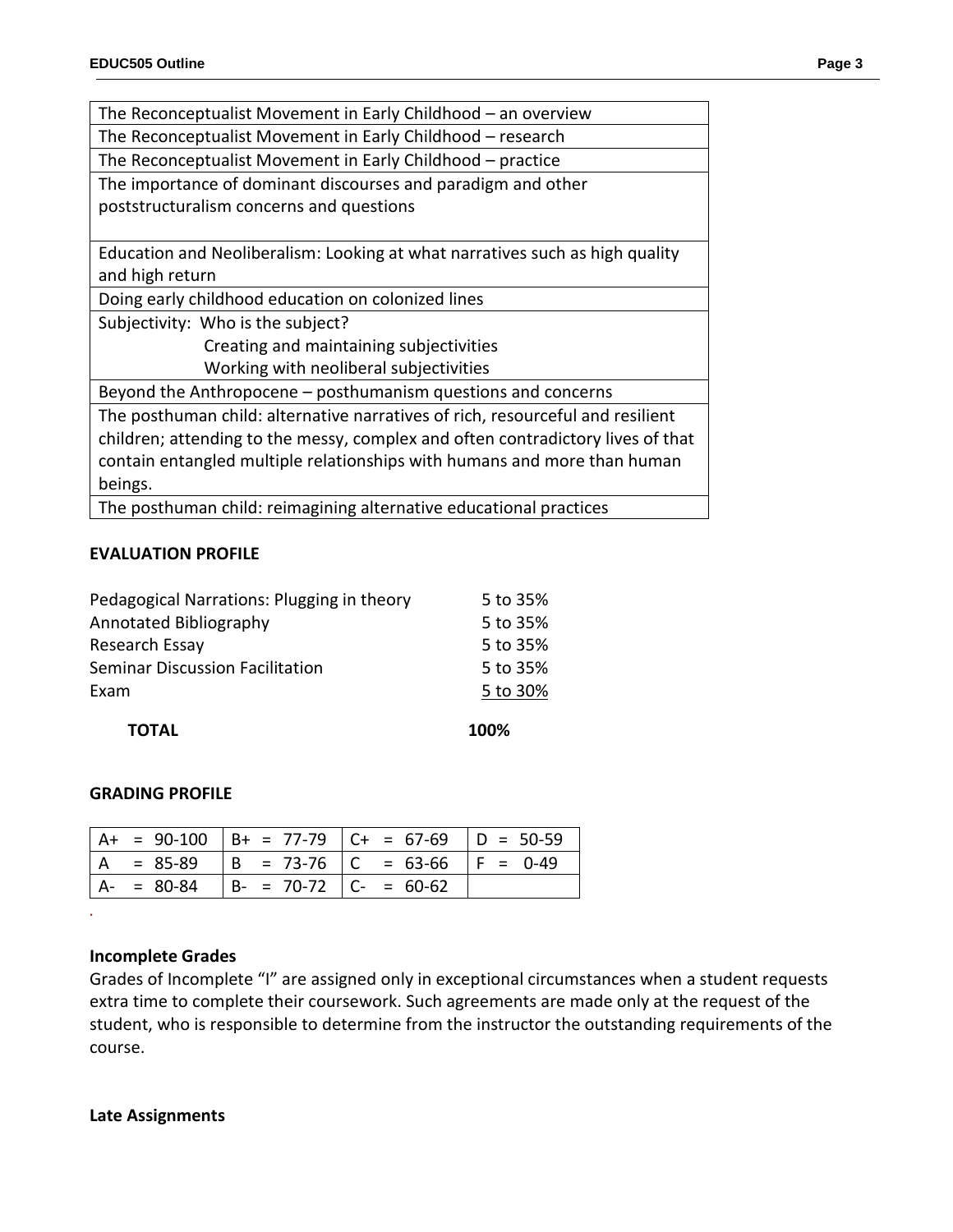Assignments are due at time and due date listed. If you anticipate handing in an assignment late, please consult with your instructor beforehand.

### **Missed Exams/Quizzes/Labs etc.***:*

Make-up exams, quizzes and/or tests are given at the discretion of the instructor. They are generally given only in medical emergencies or severe personal crises. Some missed labs or other activities may not be able to be accommodated. Please consult with your instructor.

### **Attendance**

Students are expected to attend all classes and associated activities.

### **English Usage***:*

Students are expected to proofread all written work for any grammatical, spelling and stylistic errors. Instructors may deduct marks for incorrect grammar and spelling in written assignments.

**Electronic Devices** Students may use electronic devices during class for note-taking only.

**On-line Communication** Outside of the classroom, instructors will (if necessary) communicate with students using either their official Capilano University email or Moodle; please check both regularly. Official communication between Capilano University and students is delivered to students' Capilano University email addresses only.

### **UNIVERSITY OPERATIONAL DETAILS)**

# **Tools for Success**

Many services are available to support student success for Capilano University students. A central navigation point for all services can be found at:<https://www.capilanou.ca/student-life/>

# **Capilano University Security: download the [CapU Mobile Safety App](https://www.capilanou.ca/student-life/support--wellness/safety--security/capu-safe-app/)**

# **Policy Statement (S2009-06)**

Capilano University has policies on Academic Appeals (including appeal of final grade), Student Conduct, Academic Integrity, Academic Probation and other educational issues. These and other policies are available on the University website.

# **Academic Integrity (S2017-05)**

"*All Course Outlines must provide students with a clear definition of academic dishonesty, including cheating and plagiarism, and a statement of the sanctions for academic dishonesty, which the department/instructor may apply."*

Any instance of academic dishonesty or breach of the standards of academic integrity is serious and students will be held accountable for their actions, whether acting alone or in a group. See policy and procedures S2017-05 Academic Integrity for more information: [https://www.capilanou.ca/about](https://www.capilanou.ca/about-capu/governance/policies/)[capu/governance/policies/](https://www.capilanou.ca/about-capu/governance/policies/)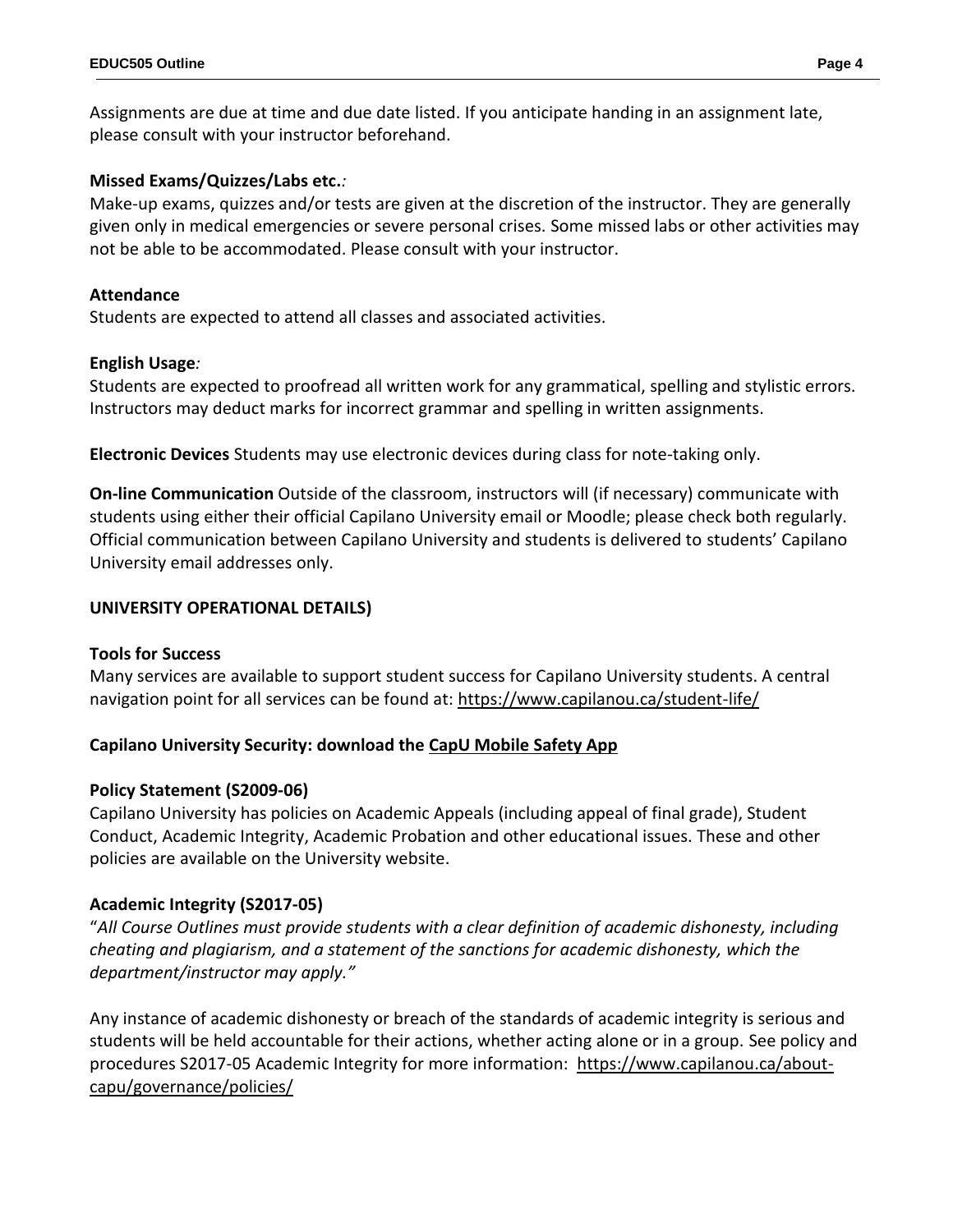Violations of academic integrity, including dishonesty in assignments, examinations, or other academic performances, are prohibited and will be handled in accordance with the Student Academic Integrity Procedures.

**Academic dishonesty** is any act that breaches one or more of the principles of academic integrity. Acts of academic dishonesty may include but are not limited to the following types:

**Cheating**: Using or providing unauthorized aids, assistance or materials while preparing or completing assessments, or when completing practical work (in clinical, practicum, or lab settings), including but not limited to the following:

- Copying or attempting to copy the work of another during an assessment;
- Communicating work to another student during an examination;
- Using unauthorized aids, notes, or electronic devices or means during an examination;
- Unauthorized possession of an assessment or answer key; and/or,
- Submitting of a substantially similar assessment by two or more students, except in the case where such submission is specifically authorized by the instructor.

**Fraud**: Creation or use of falsified documents.

**Misuse or misrepresentation of sources**: Presenting source material in such a way as to distort its original purpose or implication(s); misattributing words, ideas, etc. to someone other than the original source; misrepresenting or manipulating research findings or data; and/or suppressing aspects of findings or data in order to present conclusions in a light other than the research, taken as a whole, would support.

**Plagiarism**: Presenting or submitting, as one's own work, the research, words, ideas, artistic imagery, arguments, calculations, illustrations, or diagrams of another person or persons without explicit or accurate citation or credit.

**Self-Plagiarism**: Submitting one's own work for credit in more than one course without the permission of the instructors, or re-submitting work, in whole or in part, for which credit has already been granted without permission of the instructors.

**Prohibited Conduct**: The following are examples of other conduct specifically prohibited:

- Taking unauthorized possession of the work of another student (for example, intercepting and removing such work from a photocopier or printer, or collecting the graded work of another student from a stack of papers);
- Falsifying one's own and/or other students' attendance in a course;
- Impersonating or allowing the impersonation of an individual;
- Modifying a graded assessment then submitting it for re-grading; or,
- Assisting or attempting to assist another person to commit any breach of academic integrity.

# **Sexual Violence and Misconduct**